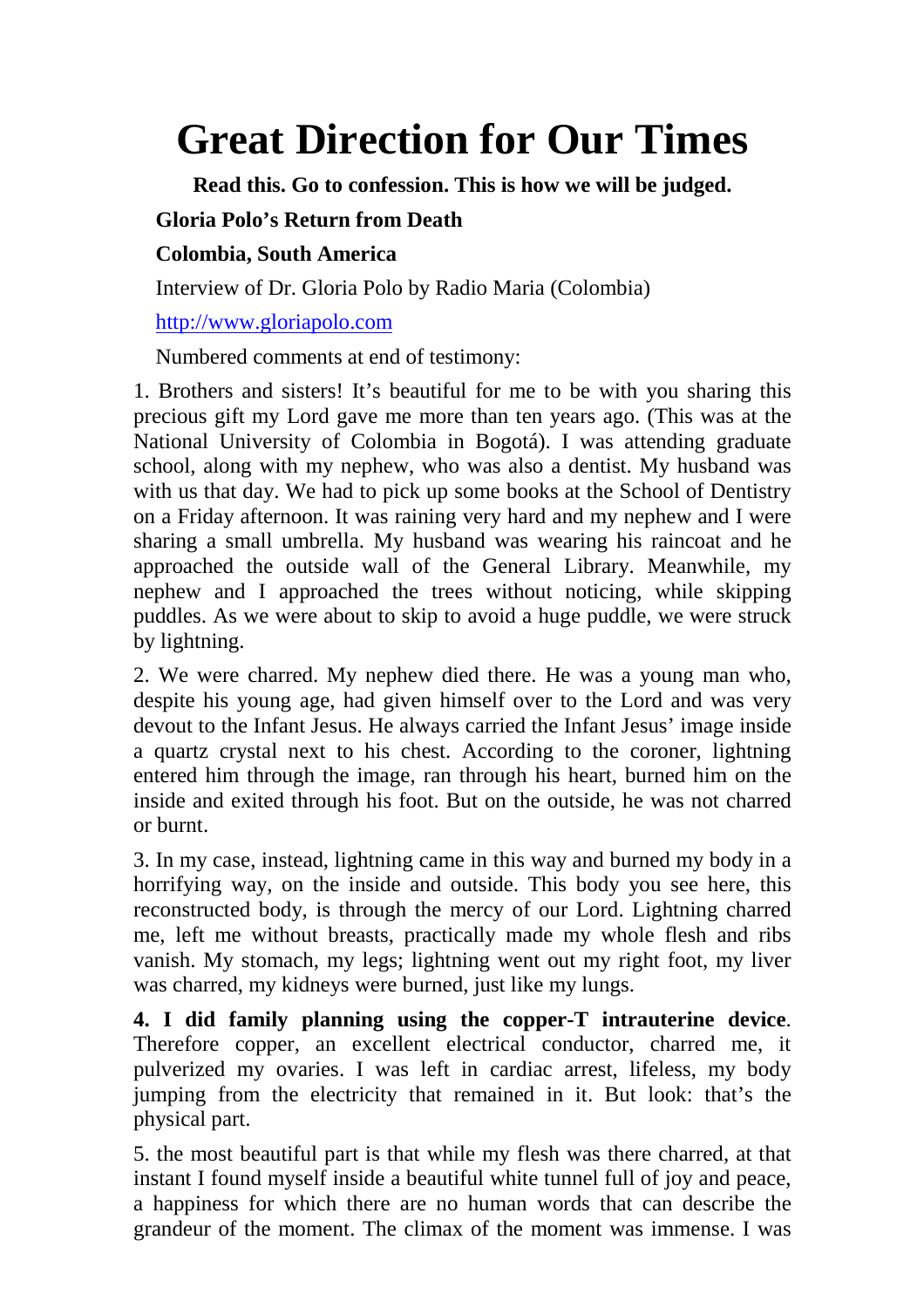happy and joyful; nothing weighed me down inside that tunnel. At the end of that tunnel I saw like a sun, a most beautiful light. I call it white to name a color because no color on earth is comparable with that most beautiful light. I felt the source of all that love, all that peace.

6. **As I was going up I realized I had died.** At that instant I thought about my kids and I said "Oh, my God, my kids! What will they say? This very busy mom never had time for them!" That's when I saw my life truthfully and I became sad. I left home to transform the world, and I couldn't handle my kids and my home.

7. And in that instant of emptiness for my children, I looked and saw something beautiful: my flesh was not in this time or space. I saw everybody in a single instant, at the same time, both the living and the dead. I embraced my great-grandparents and my parents, who had passed away. I hugged everyone; it was a full and beautiful moment. That's when I realized I had been cheated into believing in **reincarnation,** which I even defended. I used to "see" my grandfather and my great-grandfather everywhere. But they hugged me here, I met with them in an instant, we embraced and I embraced all the people I had anything to do with in my life, everywhere, at the same instant.

8. When I hugged my daughter, she got scared. She was nine years old. She felt my embrace. No time had gone by during that moment, so beautiful, out of my flesh. I didn't see in the same way I did before, where I only noticed who was fat, thin, dark-skinned, or ugly, always with prejudice. Now, out of my flesh, **I would see people on the inside**. How beautiful it is to see people on the inside. I would see their thoughts, their feelings. I embraced them in an instant and, still, I kept rising and rising, full of joy. At that point I felt that I was going to enjoy a beautiful sight, an extraordinarily beautiful lake.

9. At that moment, I heard my husband's voice. My husband was crying and with a deep cry, with deep feeling, he called out to me and said "Gloria, please don't go! Gloria, come back! The kids, Gloria, don't give up!" In that instant I took a big glance and I saw not only him, but I saw him crying in deep pain. And **the Lord allowed me to come back,** although I didn't want to. What a joy, how much peace, how much happiness!

10. Then, I started descending slowly to find my body, where I found myself lifeless. My body was on a gurney at the medical center on campus. I saw how the doctors gave me electric shocks to pull me out of cardiac arrest. We lied there for two and a half hours. They couldn't pick us up because our bodies were still conducting electricity. When that finally stopped they were able to assist us and they started resuscitation. I set my feet here, on this part of my head, and I felt a spark that pulled me in violently. I went back into my body. It was very painful to go back because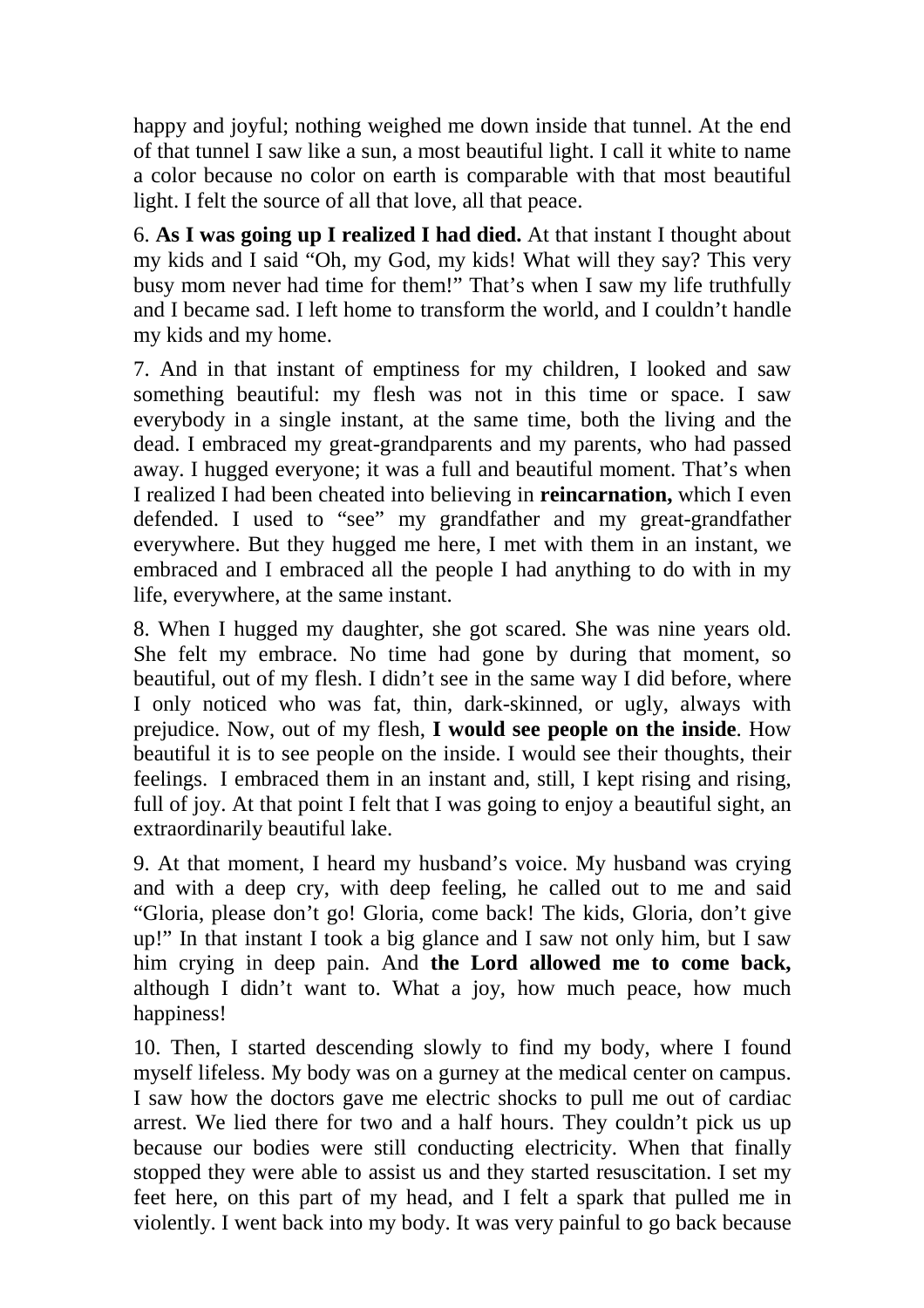sparks came out everywhere. And I saw me fit into such a "small thing". My flesh hurt, it was burned. It hurt a lot. Smoke and vapor came out of it.

11. And the most horrible pain was that of **my vanity.** I was a woman of the world, an executive woman; an intellectual, a student, enslaved by my body, beauty, and fashion. I would work out four hours each day. I would slave to have a beautiful body: massage therapies, diets, well, everything you can imagine, that was my life; an enslaving routine for the sake of a beautiful body. And I would say "if I have beautiful breasts, I might as well show them off. No point in hiding them! The same was true for my legs, because I thought I had great legs and breasts. But in an instant, I saw with horror how I had spent my life taking care of my body. That was the center of my life: my love toward my body. But now, there was no body and no breasts; just some horrible holes. In particular my left breast had practically vanished. My legs were the worst: empty gaps with no flesh, completely charred and blackened. From there, we were transported to a hospital, where they quickly moved me to the operating room and began scraping all my burned tissue.

12. When I was under anesthesia, **I came out of my body again**. I saw what the surgeons were doing to my body. I was worried for my legs. All of a sudden I went through a moment of horror. I had been a "dieting Catholic" all my life. My relationship with the Lord was down to Sunday Eucharist, no longer than 25 minutes, wherever the priest's homily was shortest, because I couldn't stand anything longer. That was my relationship with the Lord. All the trends of the world tossed me like a windsock. In fact, when I was already in graduate school, I once heard a priest say that hell didn't exist and neither did demons. That was the only thing that had kept me in the Church. When I was told the devil didn't exist, I just thought we were all going to heaven regardless of who we were. That distanced me completely from the Lord. My conversations became bad, because sin was not contained inside of me. I started telling everyone that demons didn't exist, that they had been invented by the priests, that they were manipulations. Hanging out with college friends I started to say that **God didn't exist and that we were the sole product of evolution.** 

13. But back to that instant in the operating room, I was really terrified! I saw demons coming for me and I was their pay. At that moment I saw many people coming out of the walls of the operating room. At first sight they looked normal, but with a look of hatred on their faces, a horrible look. At that point through some special insight given to me, I realized I owed each one of them. I realized sin was not for free and that the main infamy and lie of the devil was to state that he didn't exist. I saw how they were coming for me. You can imagine how scared I was. This scientific and intellectual mind was of no avail to me. I bounced off the floor, into my body, trying to come into it again, but **my body wouldn't let me in.** I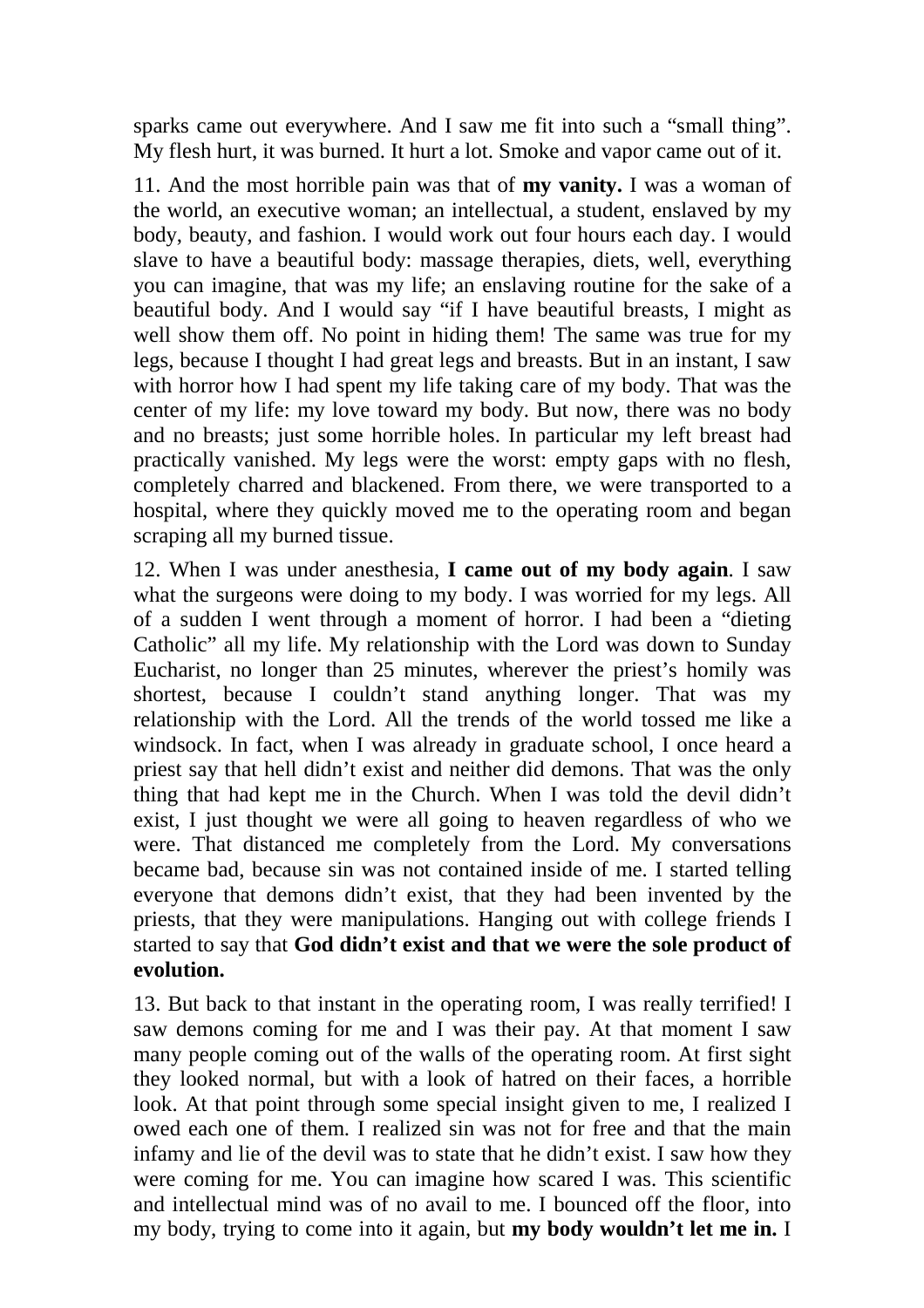ran away and I'm not sure when I went through the wall in the operating room. I was hoping to hide in some hallway in the hospital but I ended up jumping into thin air.

14. I went into some **tunnels heading downward**. At first, they had light and looked like bee hives. There were lots of people. But I started descending and light became scarce and I started roaming some tunnels in pitch darkness. That darkness has no comparison. The darkest darkness on earth is like noontime sunlight compared to it. That darkness causes pain, horror, and shame. And it smells very bad. I finished descending down those tunnels and landed desperately on a flat spot. I used to claim I had an iron will, that nothing was too much for me. But that was useless now, because I wanted to climb up and I couldn't. At that point I saw a huge mouth opening up on the floor and I felt immense emptiness in my body, a bottomless abyss. The most horrifying thing about that hole was that not even a bit of God's love was felt in it, not a drop of hope. The hole sucked me in and I felt terrified.

15. I knew that if I went in there, my soul would die. In the midst of that horror, as I was being pulled in, I was grabbed by my feet. My body was inside that hole, but my feet were being pulled from the top. It was a very painful and horrifying moment. My atheism fell to the wayside. I started clamoring for the souls in purgatory to help me out of there. As I was shouting I felt intense pain because I realized that thousands and thousands of people are there, mostly young people. Very painfully, I heard the gnashing of teeth, horrible screams and moans that shook me to the core. It took me several years to assimilate this because I would cry every time that I remembered their suffering. I realized that's where people who commit suicide in an instant of desperation end, finding themselves surrounded by those horrors. But the most terrible torment there is the absence of God. God couldn't be felt there.

16. In the midst of all that pain, I started screaming "who made this mistake? I'm practically a saint! I've never stolen, I've never killed, I gave food to the poor, and I gave free dental treatments to those who couldn't afford them. What am I doing here? I went to Mass on Sundays; I always went even though I considered myself an atheist. I didn't miss more than five Sundays my entire life. **I always went to Mass, what am I doing here? I'm a Catholic, please, I'm a Catholic, take me out of here!"** 

**17.** While I was screaming about being a Catholic I saw a tiny light. I need to tell you that any light in that darkness is the best gift anyone can get. I saw some stairs over that hole and I saw my Dad, who had died five years before, next to the hole, lit by a faint light, and four steps higher I saw my Mom, with plenty more light and in a prayerful posture.

18. When I saw them I was very happy. I started yelling "daddy, mommy, please take me out of here, I beg you, take me out of here!" When they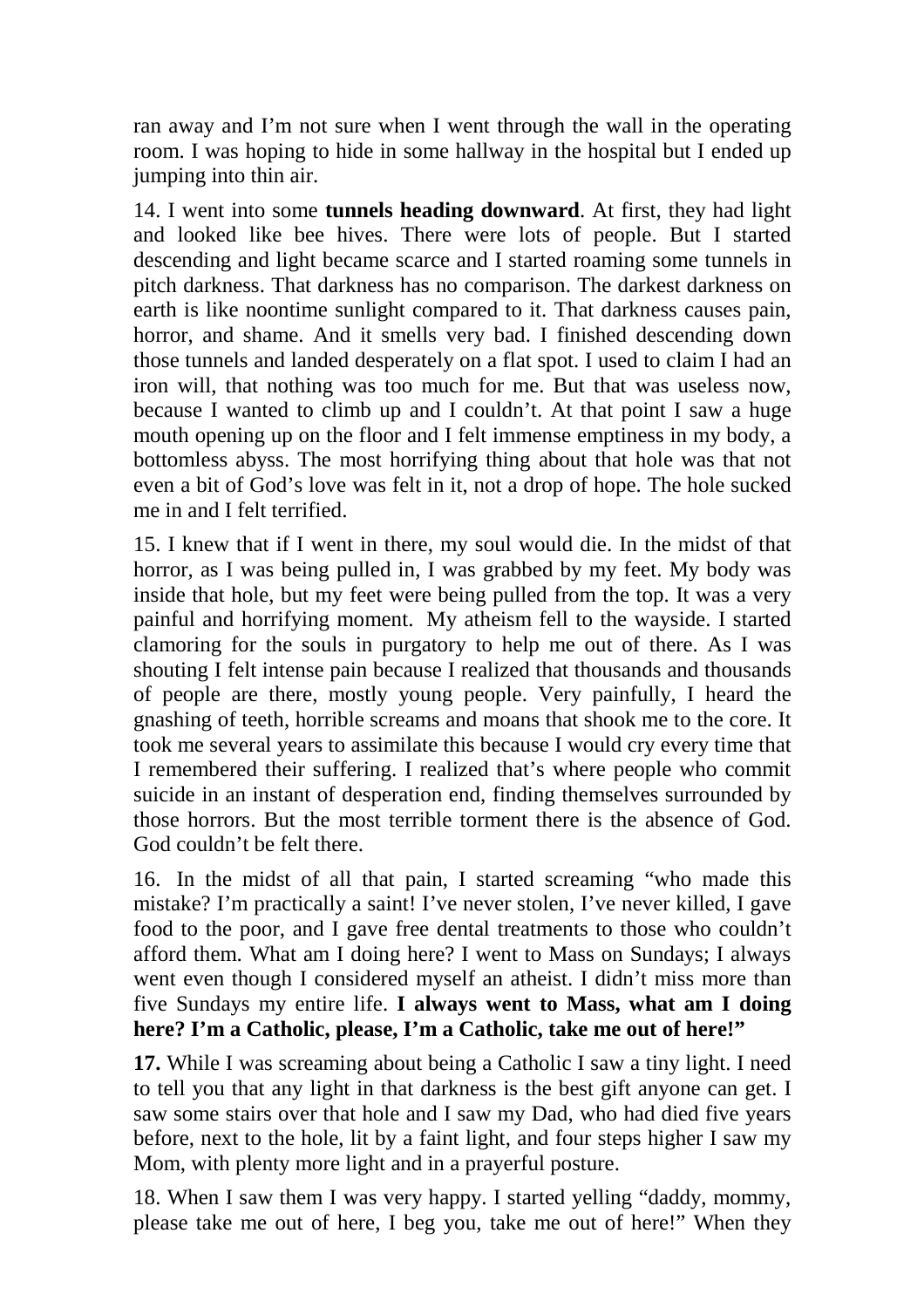lowered their eyes, and my dad saw me there, you should have seen the immense pain they felt. In that place, you feel people's feelings, you can see pain. My dad started crying, holding his head with his two hands and shaking "my daughter, my daughter!" My mom was praying and **I noticed they could not take me out** and that my pain was compounded noticing they were sharing that pain with me there.

18. So I started screaming again, "please, take me out of here, I'm a Catholic! Who made this mistake? Please, take me out of here!" As I was shouting this second time, a voice was heard, a sweet voice, a voice that makes my soul shakes when I hear it. Everything was inundated with love and peace and all those creatures ran away in horror because they don't stand love or peace. And there was peace for me when that precious voice called out to me: "**All right, if you are a Catholic, tell me the commandments of God's law."**

19. What a failed attempt! I knew there were ten, but nothing beyond that. What was I going to do? My mom always talked to me about the first commandment of love. Finally it paid off. Finally my mom's "chatter" became useful. I had to repeat mom's "chatter" here. I thought I could wing this one so the others wouldn't show too much. I thought I could handle things here the way I used to on earth, always with a perfect excuse, always **justifying** and **defending myself** so no one would notice what I didn't know. But this was the real thing, so I started to say "Love God above all and your neighbor as yourself." "**Very well"**, I heard, **"have you loved them?"** And I said "I have, I have, I have!" When I heard "**No!**" for an answer, that's when I really felt the shock of lightning run through me even though I hadn't noticed where the bolt had hit me.

**20. "No, you haven't loved your Lord above all things, and much less your neighbor as yourself! You made a god that you adjusted to your life only when in moments of desperate need! You would prostrate yourself before him when you were poor, when your family was humble, when you wanted to go to college! Back then you prayed on a daily basis and you would prostrate long periods of time, whole hours, begging of your Lord, praying and asking him to pull you out of poverty and allow you to get a degree and become someone. Whenever you were in need and wanted money, you would say a rosary. Lord, please send me some money! That was your relationship with your**  Lord!"

21. I had an "ATM" relationship with the Lord, I have to admit. I grabbed the rosary, and expected money in return, that was my relationship with him. I was shown how, as soon as I got my degree and made a name for myself, the Lord became too small for me and I started thinking myself better. Not even the smallest expression of love with my Lord. **Being thankful? Never!** Not even while opening my eyes in the morning, never a "thank you, Lord, for this new day you've given me, thanks for my health,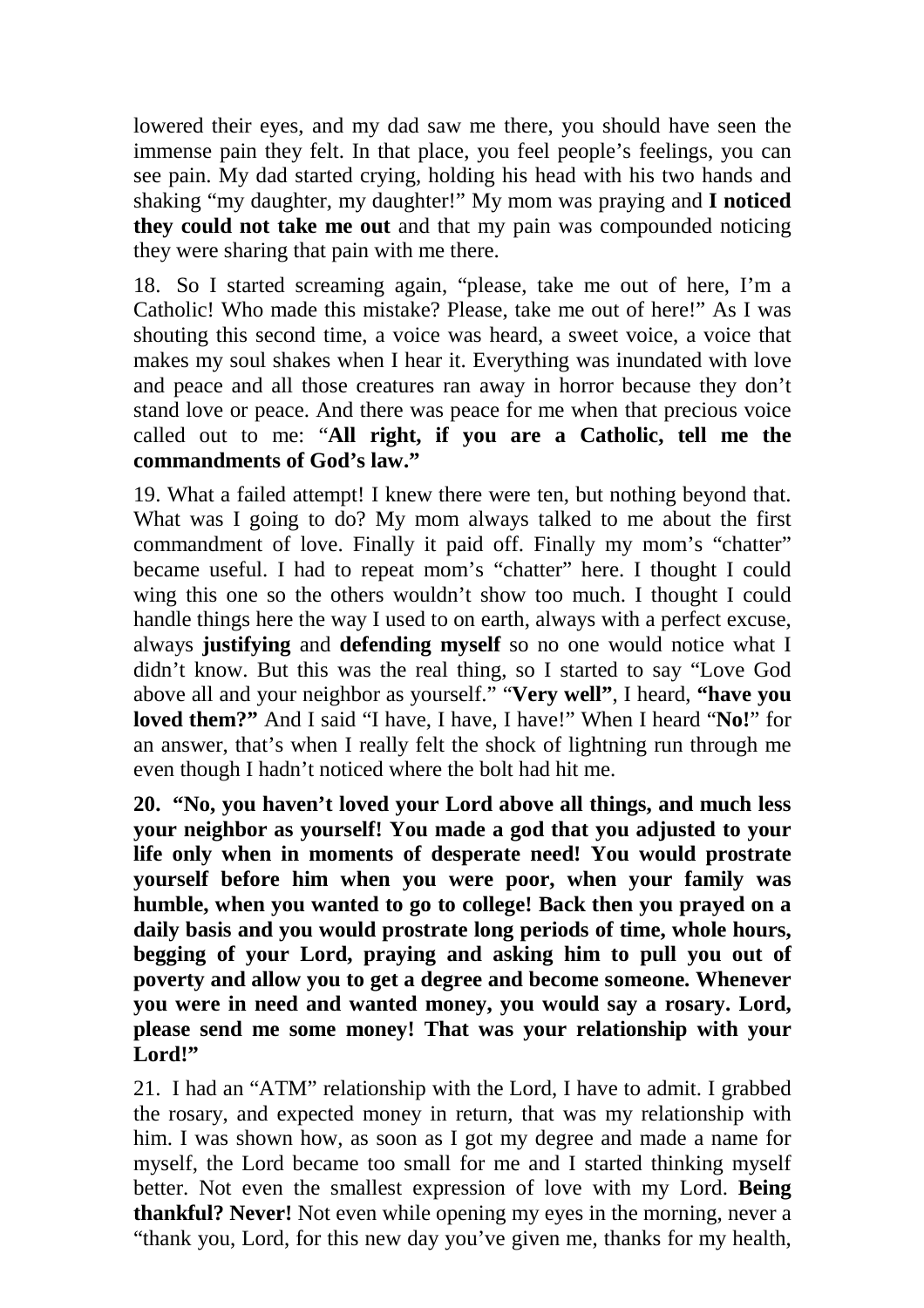for the life of my children, because I have a roof over my head, I pity those with no roof over their heads or food to eat!" Nothing! Very ungrateful!

**22. "And besides, you placed your Lord so low that even Mercury and Venus you entrusted more with your luck. You were blindsided by astrology, claiming the stars ran your life! You started walking in all the doctrines of the world. You started to believe that you would die and would start again! And you forgot grace! You forgot that you had been ransomed by your Lord's blood!"** 

23. They gave me a test on the Ten Commandments. They showed me that I claimed I adored and loved God with my words, but in reality, I adored Satan. A woman would come to my dentist's office to offer her services as a sorcerer and I would say "I don't believe in that, but put those charms right there, just in case, for good luck". I had set in a corner, where patients did not know, a horseshoe and a cactus plant, supposedly to scare away bad energies.

24. How shameful all of this was! They made an analysis of all my life based on the Ten Commandments. They showed me who I had been with my fellowman. They showed me how I would tell God I loved him when I wasn't far from him yet, when I wasn't involved yet in atheism, but with the same tongue with which I blessed the Lord, I would lash out against all of mankind. **I used to criticize everyone**. I used to point a finger at everyone, the ever-saintly Gloria. And they showed me how I was full of envy and always ungrateful. I never recognized all my parents' love and selfless effort, to see me through college, to raise me. As soon as I got a college degree, even they became too little for me. I even felt ashamed of my mom, because of her simplicity, humility, and poverty.

25. And they showed me as wife. Who was I? I would complain day in and day out, from the break of day. My husband would say "good morning" and I would respond "what do you mean 'good'? Look, it's raining outside!" I would complain about my children too. They showed me that I never had love or compassion for my fellowmen, for my brothers and sisters out there. And the Lord told me "you never had any consideration for the sick, never kept them company in their loneliness. Never once compassionate for children without a mother, for all those suffering children". I had a heart of stone. In a nutshell, I didn't get half an answer right on my Ten Commandments test.

26. It was terrible, devastating. I was in total chaos. Surely they couldn't blame me for having killed anyone?

**27. For example, I bought groceries for many people in need, but I didn't do it out of love but rather to look good, because it was cool for everyone to see how good I was and it was great to manipulate people in need.**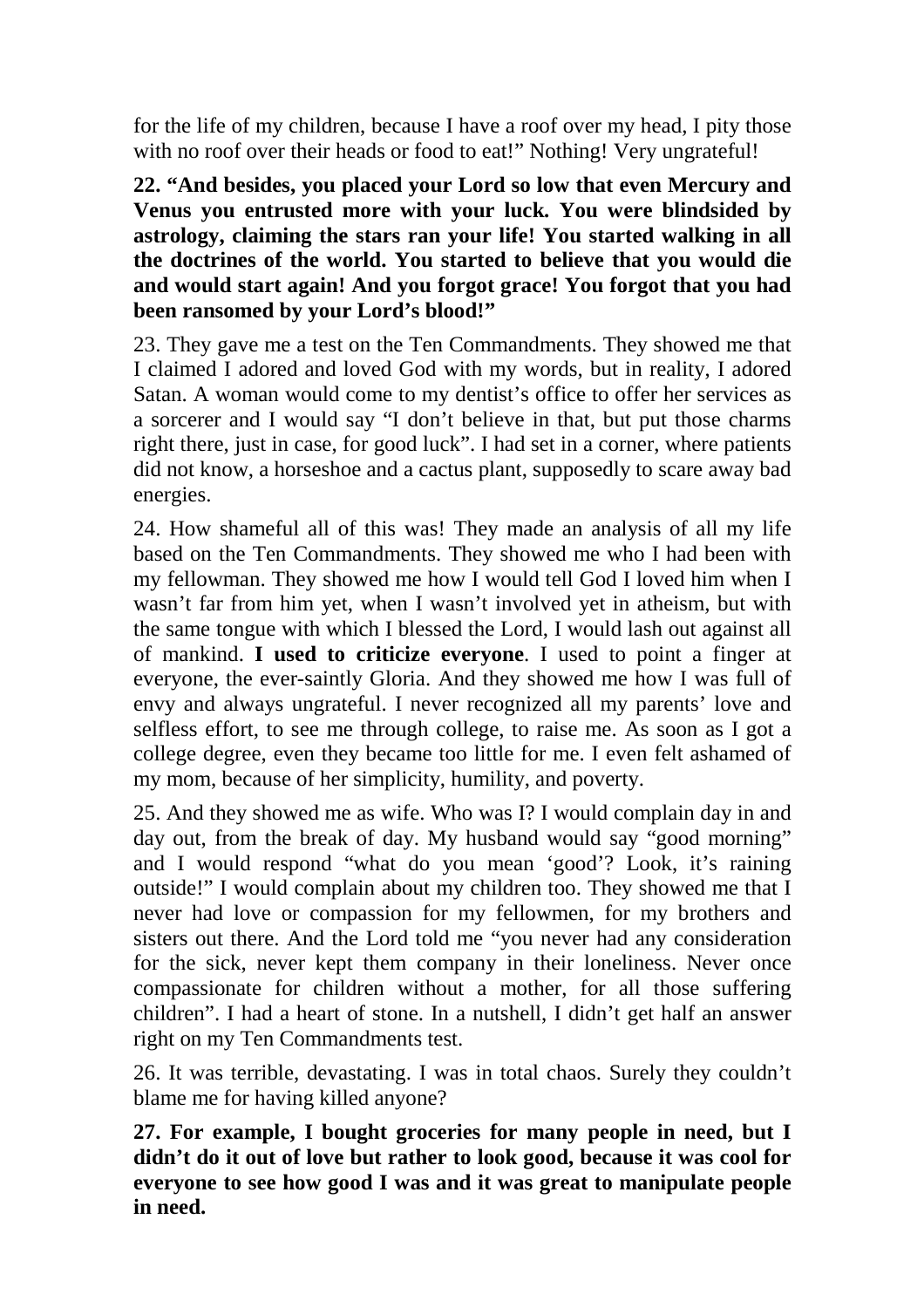28. I would tell them "take these groceries, but please take my place at the parent-teacher conference because I don't have time to attend." And that's how I would give people things but I would manipulate them. Besides, I liked being followed by a lot of people singing my praises. I made an image for myself.

#### **29. I was told "you had a god, and that god was money! You have been condemned because of money! Because of it you have sunk into the abyss and you distanced yourself from your Lord."**

30. We had been wealthy, but we were broke at that point, full of debt, having run out of money. Therefore, when they told me money was my god I cried out: "What money? Back on earth I left many debts!" And that's all I said…

31. When they talked to me about the **Second Commandment,** I saw full of sadness that, as a little girl, I learned that lies were excellent ways of avoiding my mom's severe punishments. I started walking with the father of lies (Satan) and I became a liar. As my sins grew, my lies also grew. I noticed my mom's respect for the Lord and how his name was Holy to her, so I took that as a weapon and I started swearing in vain. I would say "Mom, I swear to God….", and that's how I would avoid punishments. Imagine my lies, placing the Most Holy name of the Lord in my rottenness, because at that point I was full of dirt and sin.

And look, brothers and sisters, I learned that words do not go away empty. When my mom was giving me a hard time I would say, "**Mom, if I'm lying to you, let a lightning bolt strike me!"** And although the words faded in time, it is through the mercy of God that I'm here, because in reality lightning hit me, practically cutting me in half and burning me.

They would show me how I, who called myself a Catholic, never kept my word and would always; use the Lord's Holy Name in vain.

32. It shocked me how the Lord passed by and all those horrible creatures would throw themselves on the ground in adoration. I saw the Blessed Virgin Mary prostrated at the Lord's feet, praying for me in supplication, while I, a sinner deep in filth, kept my exchange with the Lord going. I thought myself so righteous! Complaining and cursing against the Lord.

33. On keeping holy the Lord's day, it was horrible and I felt intense pain; the voice would tell me how I would dedicate four or five hours to my body every day, but not even ten minutes of deep love to my Lord in thanksgiving or a simple prayer. I would start the rosary very quickly and I would say to myself "I can finish the rosary while the commercials are on for my soap opera." They showed me how I was never grateful toward the Lord. They also showed me what I used to say when I didn't feel like going to Mass. **"But mom, God is everywhere, why do I need to go there?"** Of course it was very convenient for me to say that. The voice would remind me how the Lord was watching over me 24 hours a day but I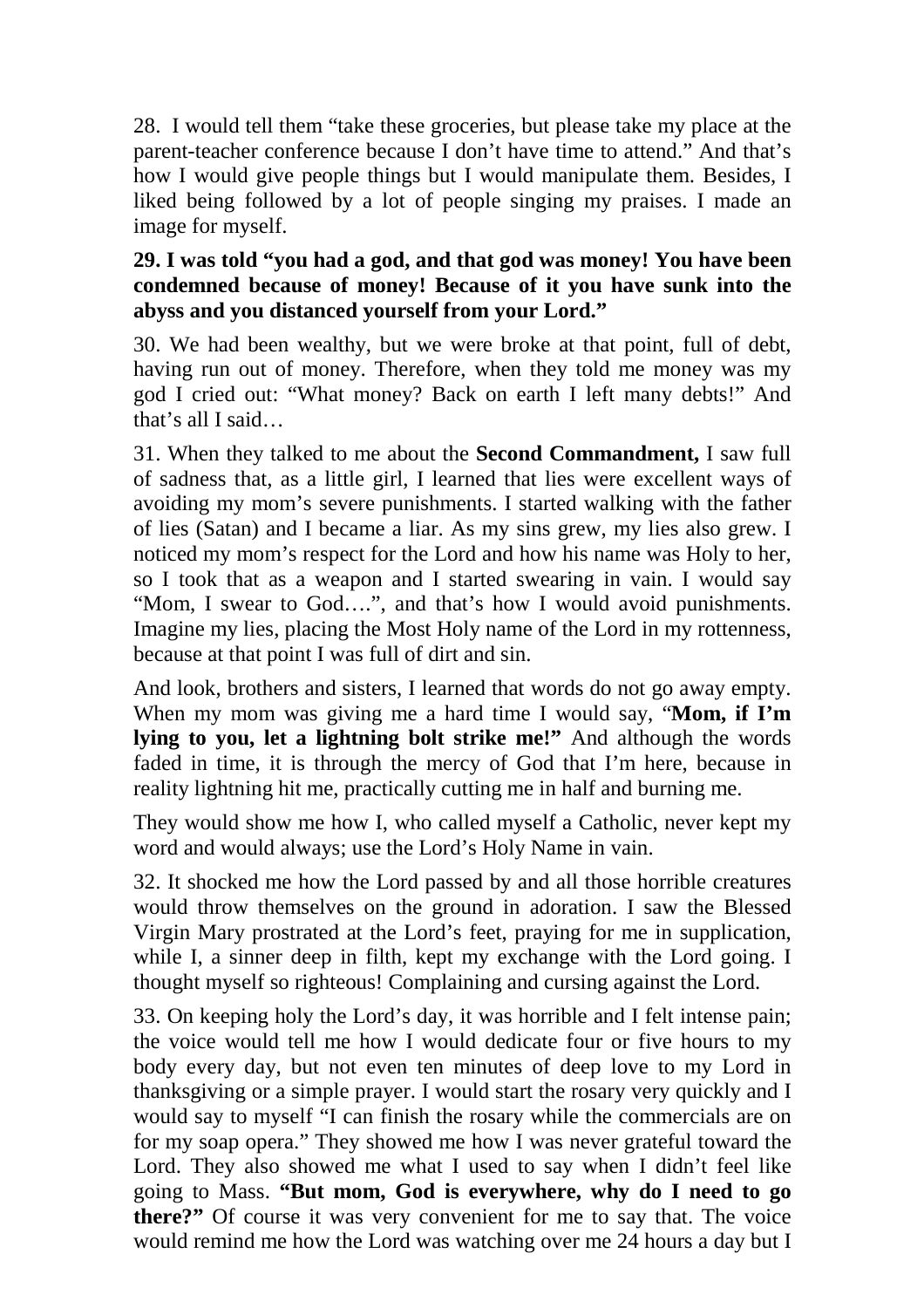never prayed a little, or on Sunday to thank him, to show him any gratefulness or love; that going to church was the feeding of my soul. But I took care of my body instead. I was enslaved to my body and I forgot a tiny detail: I had a soul and I never took care of it. I never fed it with the word of God because I would rationalize that whoever read the word of God would go crazy.

34. On the **sacraments,** I had nothing. I used to say that I would never go to confession with those old men who were far worse than me. I did it because it was very comfortable for me to do so in the midst of my filth. The evil one drove me away from confession and that is how he took away cleanliness and healing from my soul, because every time I sinned, there was a price to pay: within the white purity of my soul, Satan would place his blemish, a blemish of darkness. **Never, with the exception of my first communion, did I make a good confession.** From that point on, I received my Lord unworthily. The lack of coherence of my life reached such a stage that I would blaspheme and challenge "Why 'blessed' sacrament? Can you imagine God being alive in a piece of bread? Priests should put some caramel spread on that wafer to make it tasty!" That's how low my relationship with God fell.

35. I never fed my soul, but to make matters worse, I would criticize priests constantly. You should have seen what a hard time I had on that one! Ever since we were little, I remember criticism against priests being present in my family. My dad used to say that those guys were womanizers and much better off than we were. And we would repeat that. And my Lord told me:

**36. "Who did you think you were making yourself God and judging my anointed? They are human, and the holiness of a priest is built by his community, that prays, loves, and supports him. When a priest sins his community is questioned, not him."** The Lord showed me that each time I criticized priests, the demons would get attached to me. Besides that, at some point I accused a priest of homosexuality and the whole community found out. You can't imagine how much harm I did.

37. On the fourth commandment, **honor thy Father and thy Mother**, as I already told you the Lord showed me how ungrateful I was to them. I would curse against and complain about them because they could not give me everything my friends had. I never appreciated anything they did for me, to the point of saying I didn't know my Mom because I thought she was not up to my standards. It was horrible to see the summary of a woman with no God and how that Godless woman can destroy anything coming close to her. **But the worse part was that I thought of myself as good and saintly.** The Lord also showed me how I thought I could do well on this commandment simply because I paid for my parents' doctors' bills and medicines when they became ill, but that since I analyzed everything from the vantage point of money I would manipulate them when I had money. I took advantage even of them, money made me feel god and I stepped all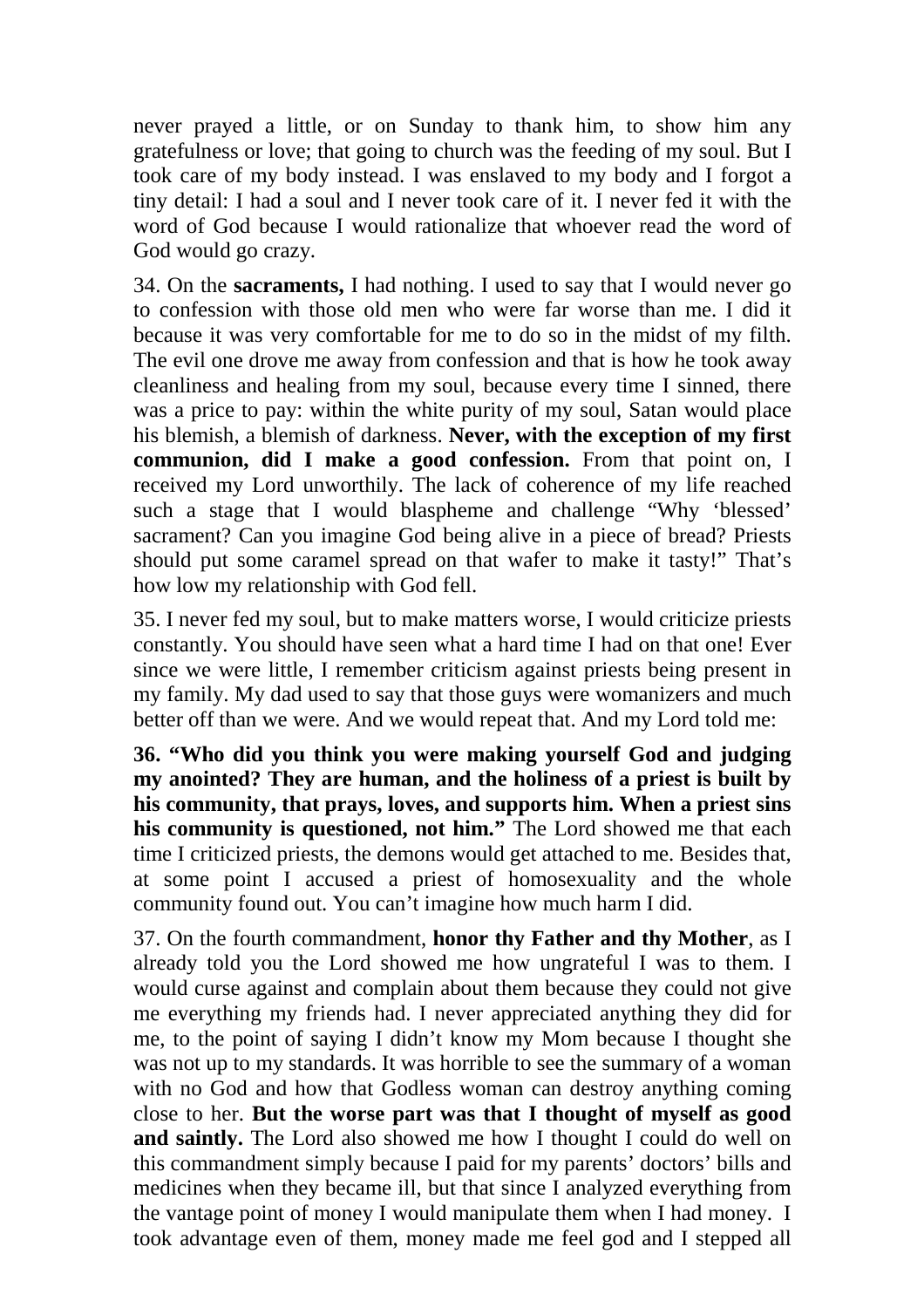over them. Do you know what really hurt? Seeing my dad crying sadly, because even though he was a good father who had taught me to be hardworking, entrepreneurial, and honest, he forgot a small but important detail: that I had a soul and that he was an evangelizer with his witness, and that therefore, my whole life started to sink as a result of this.

38. I would look upon my dad with hurt when he was a womanizer. He enjoyed telling my mom and everyone, for that matter, that he was a real man because he had several women and he could keep up with all of them. Besides, he was a smoker and a drinker. Those vices made him feel proud because he thought them virtues, not vices. I started to see how my mom would cover her face in tears when my dad started talking about other women. I became full of anger and resentment. That resentment led me to my spiritual death. I saw with terrible anger how my dad humiliated my mom in front of everyone. I rebelled and I told my mom I would never be like her. "That's why we women are worthless, because of women like you, with no dignity and no pride who let men trample all over them!" And when I grew up, I told my dad "Mind you, I'll never, ever, let a man humiliate me in the same way you humiliate my mom. If a man is ever unfaithful to me, I'll repay him!" He hit me and challenged me "Don't even think about it!" My dad was very chauvinistic. I told him "even if you hit me or kill me, if I ever get married and my husband is unfaithful to me, I will pay him back so men will understand how women suffer when men trample over them."

So, full of that resentment and anger, once I had made enough money I started telling my mom she should separate from my dad despite the fact that I really loved my dad. "You shouldn't put up with a man like that! Be dignified; make him see your worth!" **Can you imagine? I was trying to make my own parents divorce!**

And mom would tell me: "No, honey, of course I hurt, but I've sacrificed myself because I have seven children and because, at the end of the day, your dad is a good father and I couldn't possibly leave and take your father away from you. Besides, if I leave him, **who is going to pray for his salvation**? I'm the only one who can pray so he will be saved because the hurt and suffering he causes me I raise to unite to the pain of Christ on the Cross. Every day I tell the Lord, "**This pain is nothing compared to your Cross, so please save my husband and children**!"

39. I didn't understand that. My anger swelled and changed my life. I became a rebel and started promulgating my desire to defend women. **I began defending abortion, cohabitation, and divorce, speaking out in favor of "an eye for an eye and a tooth for a tooth". I was never unfaithful but I harmed many people with my advice.**

40. When we came to the **Fifth Commandment**, the Lord showed me I was a horrible assassin and that I had committed the worst and most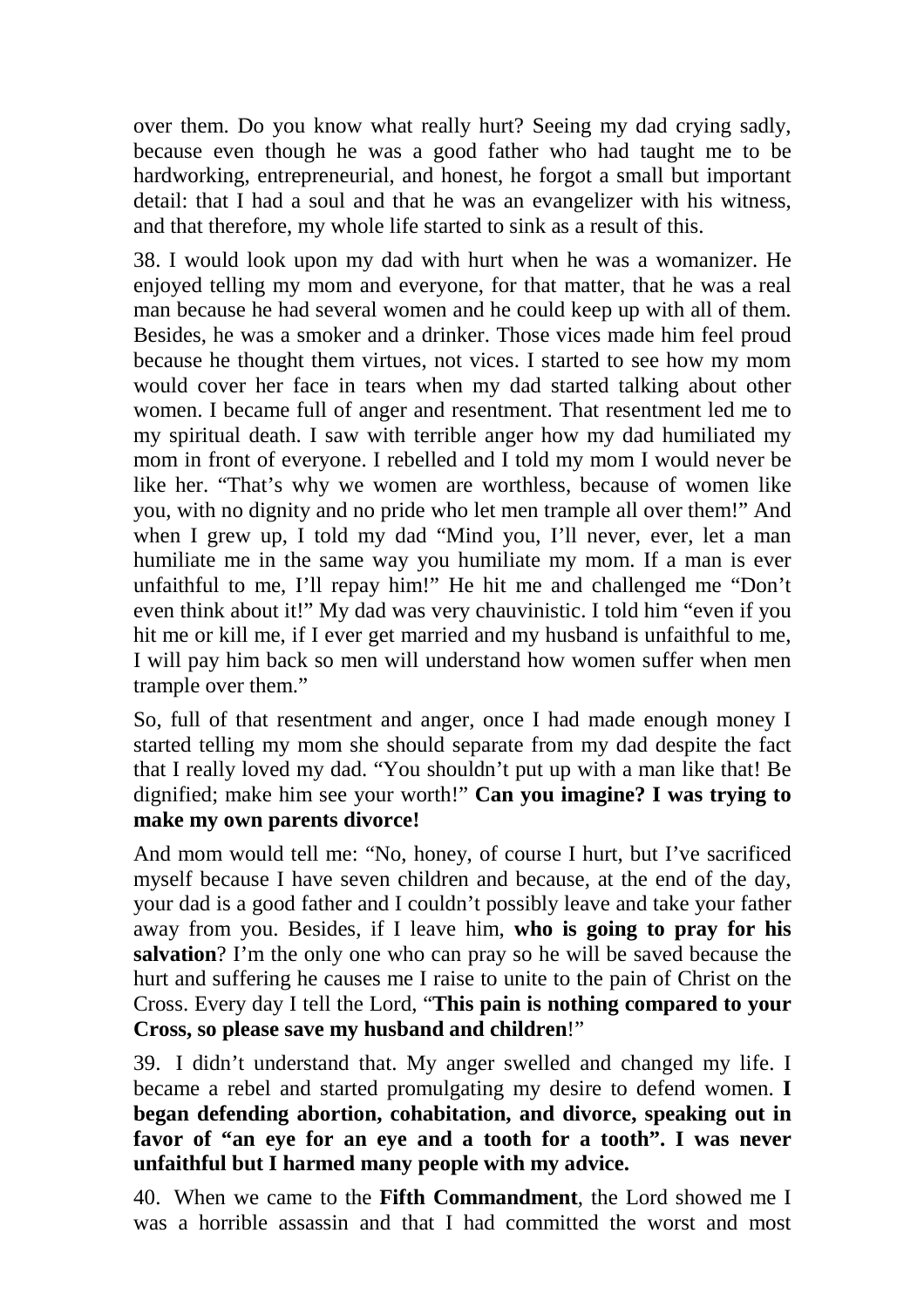abominable in front of his eyes: an abortion. Money empowered me to pay for several abortions because I claimed women had a right to choose when they wanted to become pregnant or not. I saw in the book of life and it hurt me deeply when I saw a fourteen-year old girl aborting because I had taught her. When one is poisoned nothing good remains. Everything that comes close to you is also spoiled.

There were these girls, three of them my nieces and the other one, my nephew's girlfriend. Their parents would let them come to my house because I had money and talked to them about fashion, glamour, how to show their bodies, and so on. My sister would send them to me. **I corrupted them.** I corrupted minors that were a horrible sin, compounding abortion. I would tell them not to be innocent. "Your mothers talk to you about virginity and chastity because they're outdated. They talk about a 2000 year old Bible but priests have refused to come to terms with the modern world. Your mothers talk about what the Pope says, but the Pope is outdated."

Imagine how poisonous! I taught these girls they had to enjoy their bodies but that they had to contraceptive. I taught them the "perfect woman" method. That 14 year old, my nephew's girlfriend came to my office one day (**I saw this in the book of life**) and in tears told me "Gloria, I'm just a baby and I'm pregnant!" I scolded her and told her "didn't I teach you about contraception?" She replied "yes, but it didn't work!" Then I saw how the Lord had put that girl there so she wouldn't sink in the abyss, so she wouldn't abort. Abortion is a heavy chain that drags and tramples, it is a hurt that never ends. It's the emptiness of being a murderer. It's the worst thing one can do to a child.

41. As to that girl, instead of talking to her about the Lord, I gave her money to have an abortion at a 'good' place so she wouldn't have any complications later on in life. Just like that one, I sponsored several abortions. Each time the blood of a baby is spilled, it's like a holocaust to Satan. It is a holocaust which hurts and shakes the Lord. **In the book of life I saw how our soul is formed the moment the sperm and the egg touch. A beautiful spark is formed, a light beaming from the sun of God the Father.** As soon as the womb of a mother is impregnated, it lights up with the brightness of that soul. When there is an abortion, that soul screams and moans in pain even if it has no eyes or flesh. When it is being murdered, that cry is heard and heaven shakes and an equally strong cry is heard in hell, but this time of joy. Immediately after that happens, some seals break loose in hell and larvae come out to continue prowling around humankind, keeping it enslaved to the flesh and to all those bad things we see and the worse that will come.

Because, how many babies are killed on a daily basis? And it is a victory for him. The price of innocent blood releases one more demon each time. I got washed in that blood and my clean soul became absolutely dark. After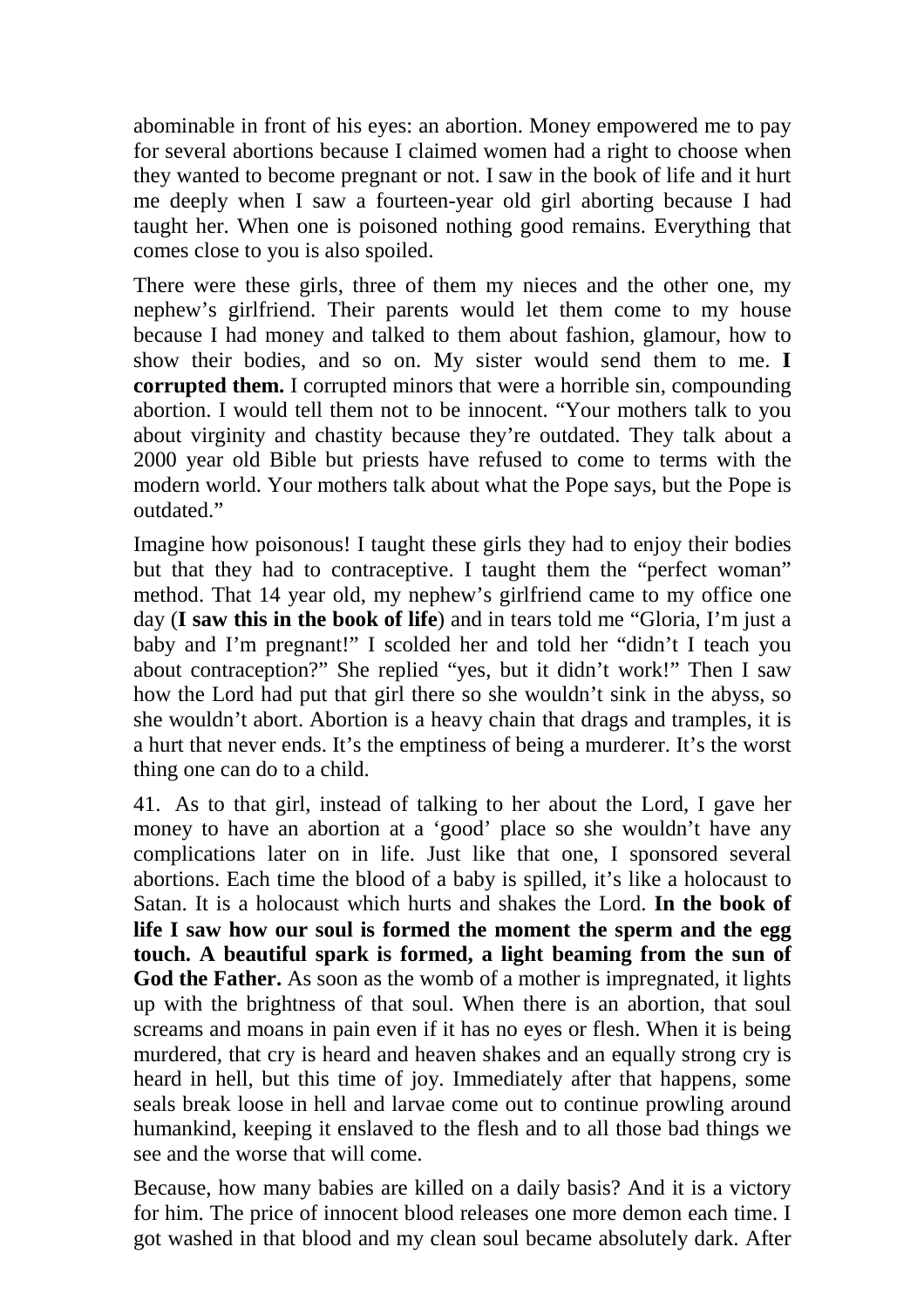those abortions, **I had no more sense of sinfulness. For me, everything was okay.** It was sad to see how all those debts I owed the devil included as well all those babies I had killed myself because I had a copper-T intrauterine device. I painfully saw how many little babies had been created and those suns had burst, with the cry of that baby being torn away from the hands of his Father God. No wonder I was always sour and illtempered, with a grim face, frustrated with everyone and very depressed. I had become a baby-killing machine!

And that sank me deeper into the abyss. How could I say I hadn't killed? How about every person I disliked, hated, or simply couldn't put up with? I was being a murderer there too, because people don't only die from a gunshot. It's enough to hate them, to do bad things to them, to be envious of them. You kill with that.

42. As far as the **Sixth Commandment** is concerned I thought "they can't find any dirt here; I didn't have any affairs and I've only had one man, my husband, my entire life". Then they showed me that each time my chest was showing and I was wearing leotards I was inciting other men to look at me and have impure thoughts and I would make them sin. That's how I fell into adultery.

I would advise women to be unfaithful to their husbands. I would advise against forgiveness and would encourage divorce. That was enough to commit a horrible adultery.

And I realized the sins of the flesh are horrendous and condemning even if the world says they're cool and that we should keep on behaving like animals. Sadly, I let go of the hand of the Lord, because we sin in thought, soul, and actions.

It was painful to see how all that sin, for example the sin of my father's adultery, damaged and tore apart his children. It made me resentful against men and it made my brothers into three identical copies of my dad, happy to be womanizers and drunkards… they didn't realize how much they were harming their children. That's why my dad would cry with so much hurt seeing how his sin had been inherited in them and in his daughter, damaging God's work.

43. On the **Seventh Commandment**, regarding not stealing, I considered myself very honest. The Lord showed me that while food was being wasted in my house, the rest of the world was going hungry. He told me:

#### **"I was hungry and look what you did with what I gave you and how you would squander it. I was cold and see how you became enslaved to fashion and appearance, wasting lots of money in treatments to look thinner. In other words, you made a god out of your body."**

He showed me I was guilty of the misery of my country and that I did have to do with it. He showed me how every time I gossiped about someone I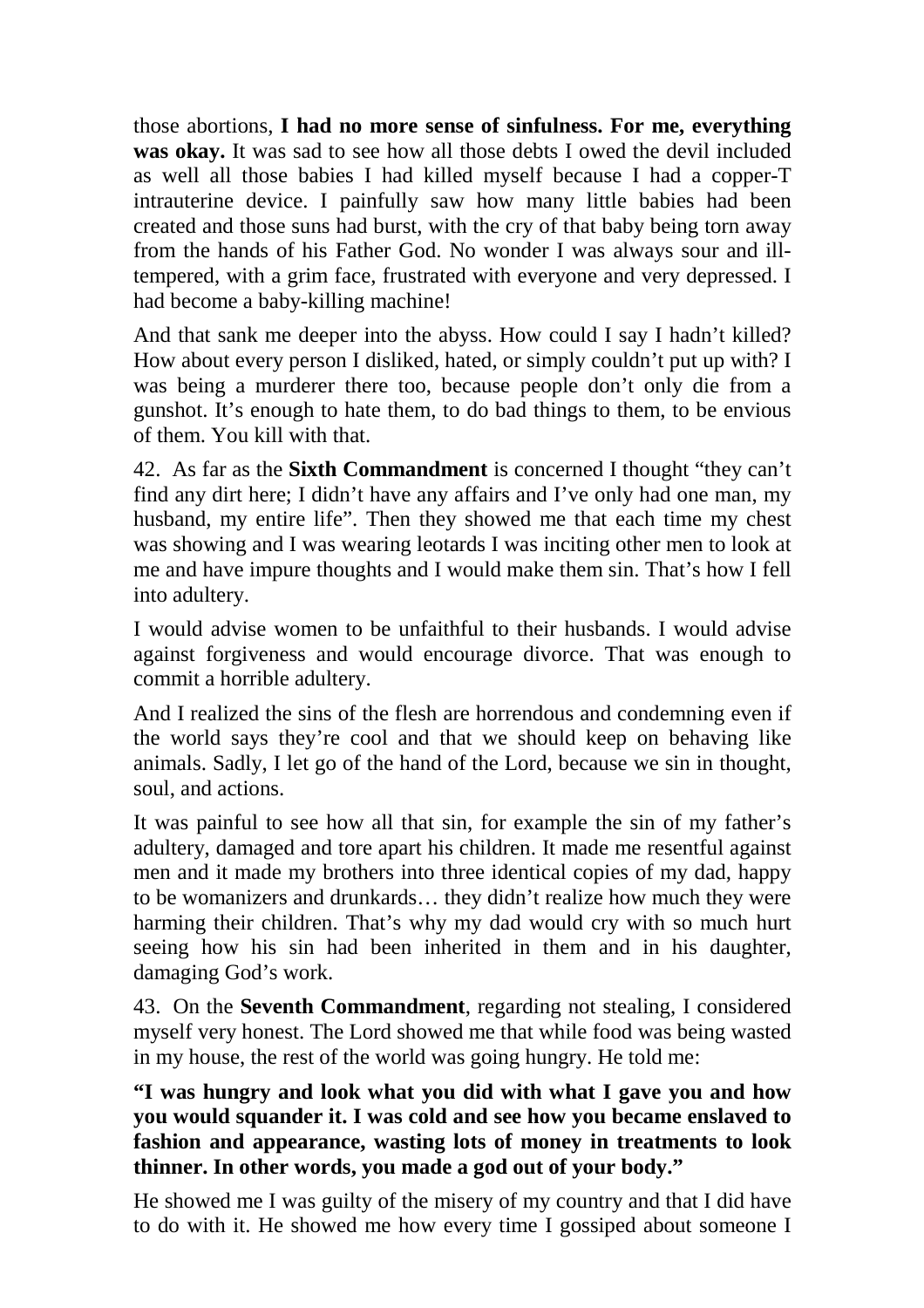stole his honor. It would have been easier to steal money from someone, because at least I could have returned it, **but not so a person's reputation**. I stole from my children the grace of having a mother at home, tender and loving, and not the mother out in the world leaving them with the TV, the computer, or the video games for baby sitters. To clean my conscience, I would buy them brand-name clothes. It horrified me even worse when I saw my mom questioning herself, even though she was a saintly woman who loved and corrected us. So I thought: "What about me? I haven't given my children anything! How frightening, what immense pain!"

44. I felt ashamed because in the **Book of Life** you get to see everything like in a movie. And my children would say "let's hope mom doesn't come home soon, hopefully there will be a traffic jam, because she's really annoying and is always complaining." How sad it is for a three year old boy and a slightly older girl to say that. I stole their mother from them; I stole the peace I was supposed to give in my home. I didn't teach them God through me; I didn't teach them to love their fellowman. It's very simple: if I don't love my fellowman, I have nothing to do with the Lord. **If I have no mercy, I have nothing to do with the Lord.**

45. Because God is love and… well, I'll tell you a little bit about not bearing false witness. Or lie, because I was an expert at it. Satan became my father, because you may have either God or Satan as father.

If God is love, but I hate, **who is my father?** Not hard to answer. And if God speaks to me about forgiveness and about loving those who hurt me but I would say that I would repay any offense, then who is my father? And if He is the truth and Satan is the lie, who is my father? There are no white lies or anything like that. They are all lies and Satan is their father. My sins of the word were so terrible! I saw how much I had hurt with my tongue. Whenever I gossiped, whenever I made fun, whenever I gave anyone a nickname, how much did that person hurt? How much did that nickname hurt? I could give someone with a weight problem an inferiority complex by just calling her fat. How much evil I did, because words always end up as actions.

46. When they gave me the test on the Ten Commandments, **all my evils came from covetousness,** that mad desire. I always thought I would be happy if only I had lots of money, and it became an obsession. How sad! The worst moment for my soul was when I had the most money. I even thought of killing myself. With so much money and alone, empty! Sour. Frustrated. That greed for money was the path that led me astray and away from my Lord's hand.

47. After my test on the Ten Commandments they showed me the **Book of Life**. I wish I had words to describe it. **My book of life started at conception**, when my parents' cells united. Almost immediately there was a spark, a beautiful explosion and a soul was formed, my soul, grabbed by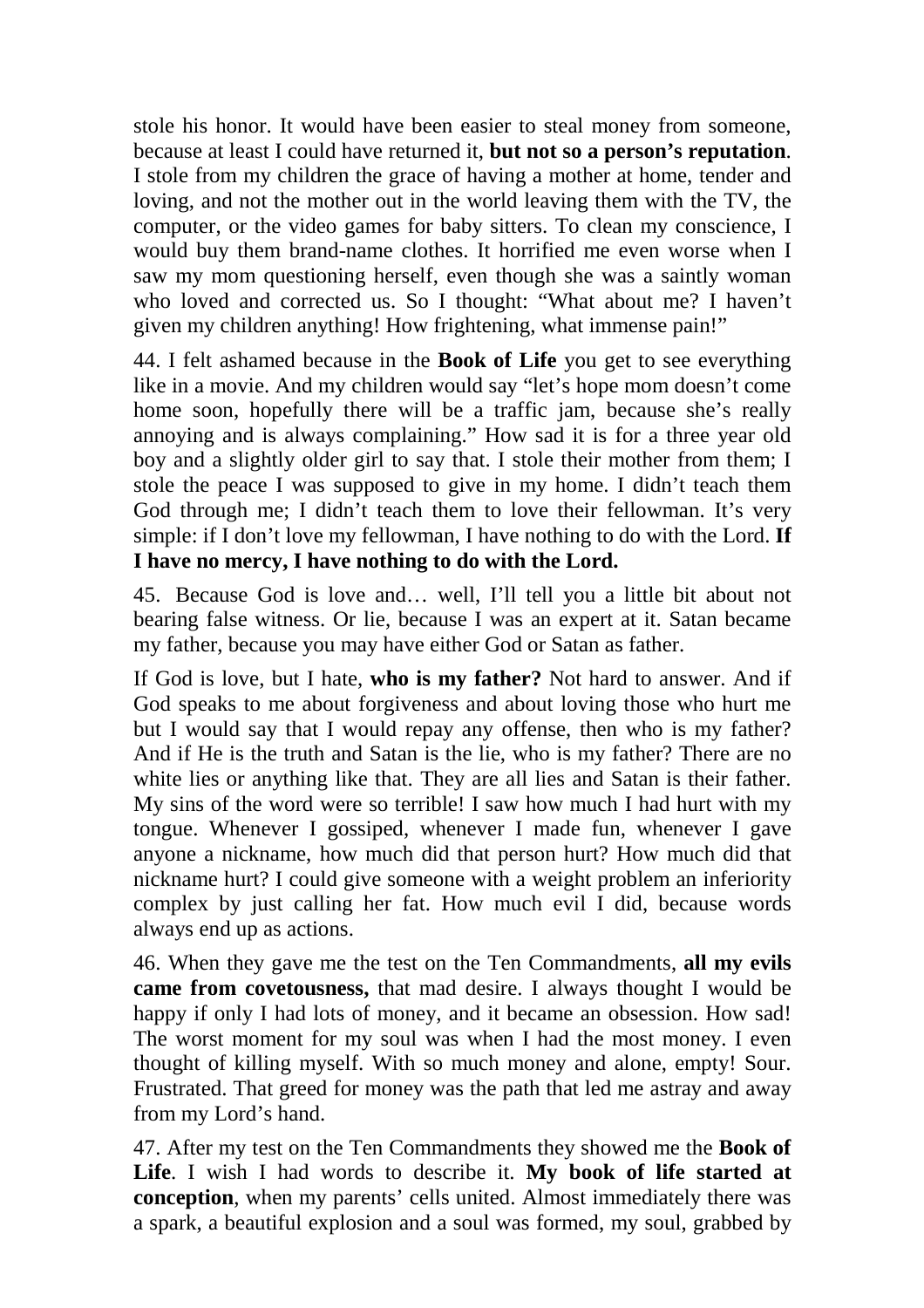the hand by God my Father, such a beautiful God. So marvelous! Looking for me 24 hours a day. What I saw as punishment was nothing but His love because He didn't look at my flesh but rather at my soul and He would see how I was straying away from salvation.

Before I finish I have to give you an example of how beautiful the **Book of**  Life is. I was very hypocritical. I would tell someone "you look beautiful in that dress, it looks great on you" but inside of me I would think "what a disgusting outfit and she thinks herself the queen!" In the **Book of Life**, it would show up exactly as I had thought about it, even though my words also appeared, as well as the inside of my soul. All my lies were uncovered for everyone to see. I would often play hooky on my mom because she wouldn't let me go anywhere. I would lie to her about going to the library with some friends to work on a school project and my mom would believe me. And I would head off to watch a pornographic movie or to a bar to drink beer with my friends. **But my mom saw my life, nothing escaped her.**

The Book of Life is very beautiful. My mom would pack bananas, guava paste, and milk for my lunch because my parents were very poor when I was little. I would eat the banana and would throw the peel anywhere. I was never aware that someone could get hurt if I did that. And the Lord showed me who it was who fell because of that banana peel and how I could have killed that person due to my lack of mercy. The only time I did a good confession, with sorrow and repentance, was when a woman gave me back too much change. She gave me back 4,500 pesos more than she was supposed to at a grocery store in Bogota. My dad had taught us to be honest and never to take anyone's money. I noticed her mistake in the car, heading to my office.

48. "That stupid woman gave me back 4,500 pesos more than she was supposed to and now I have to go back! There was a huge traffic jam so I decided not to turn back. After all, why was she so stupid! But the hurt remained because my dad had planted well the seed of honesty. I went to confession on Sunday and I accused myself of stealing 4,500 pesos because I didn't give them back. I didn't even pay attention to the priest's words. The devil couldn't accuse me of having stolen. But do you want to know what the Lord told me?

#### **"You didn't repay that lack of charity. That money was pocket change for you, but to her, making the minimum wage, it was three day's worth of food."**

The saddest part was that he showed me how she suffered and went hungry for a couple days. Because of me, her two little ones hungered. That's how the Lord shows these things. It shows how someone suffered with something I did. The Lord asked me:

# **49. "What spiritual treasures do you bring?"**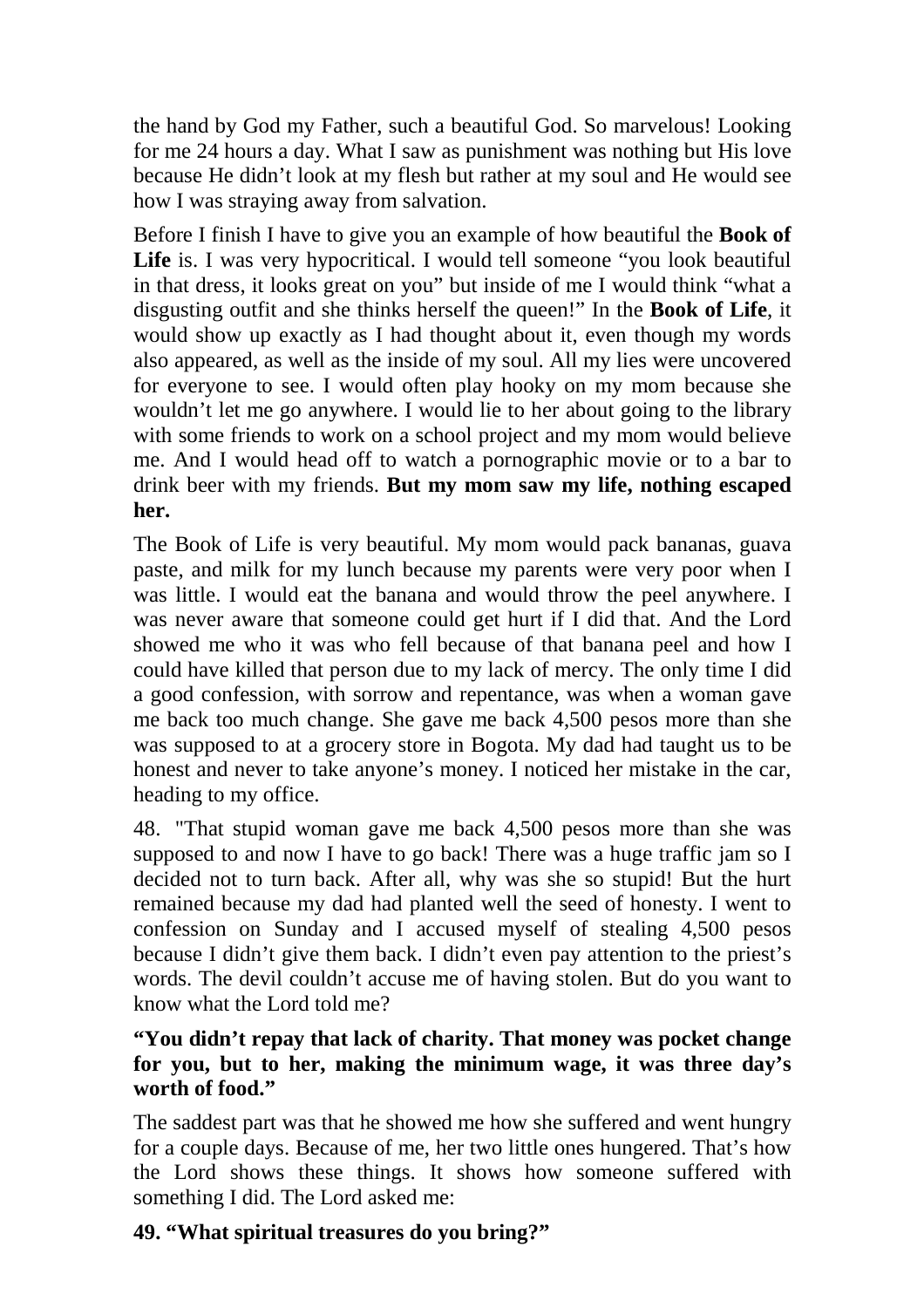Spiritual treasures! And my hands were empty! That's when he told me:

**"What was the point in your owning two condos, houses, and office buildings? You thought yourself a successful professional. You couldn't even bring the dust off of one of those bricks here. What did you do with the talents I gave you?"** 

"Talents?" I thought.

"You had a mission, the mission to defend the kingdom of love, the Kingdom of God."

I had forgotten I had a soul so I could hardly remember I had talents, that I was the merciful hands of God. Much less that **all the good I didn't do hurt the Lord.** Do you want to know what the Lord kept on asking me? About lack of love and charity. That's when He told me about my spiritual death. I was alive, but dead. If you could have seen what "spiritual death" is. It's like a soul that hates. Like a terribly sour and fastidious soul that injures everyone, full of sin. I could see my soul on the outside, smelling well, with good clothes on, but my stench on the inside, living deep in the abyss. No wonder I was so depressed and sour! And he told me:

"Your spiritual death began when you stopped hurting for your brothers! I was warning you by showing you their plight everywhere. When you saw media coverage on murders, abductions, refugee situations, and with your tongue you said, on the outside, 'poor people, how sad', but you didn't really hurt for them. **You felt nothing in your heart.** Sin made your heart into a heart of stone."

You can imagine my deep sorrow when my book closed. I had deep sorrow with God my Father for having behaved like that because, despite all my sins, despite all my filth and all my indifference and all my horrible feelings, the Lord always, up until the last instant, searched for me. He would always send me instruments, people, He would talk to me, and He would yell at me, He would take things away from me to seek me. He looked for me up until the very end. **God is always "begging" at each one of us to convert.** 

50. I couldn't accuse Him of condemning me! Of course not. Out of my free will, I chose my father, and my father was not God. I chose Satan, he was my father. When that book closed I noticed I was heading down into a pit with a door at its bottom. And as I'm heading there, I started calling out to all the saints so they would save me. You have no idea how many saints I remembered, being such a bad Catholic. I thought I could ask for help from Saint Isadora or Saint Francis of Assisi. When I ran out of saints, the same silence remained. I felt great emptiness and hurt.

I thought everyone back on earth was probably thinking I had died a Saint, perhaps even waiting eagerly to ask for my intercession. And look! Where was I headed? I lifted my eyes and they met the eyes of my mom. With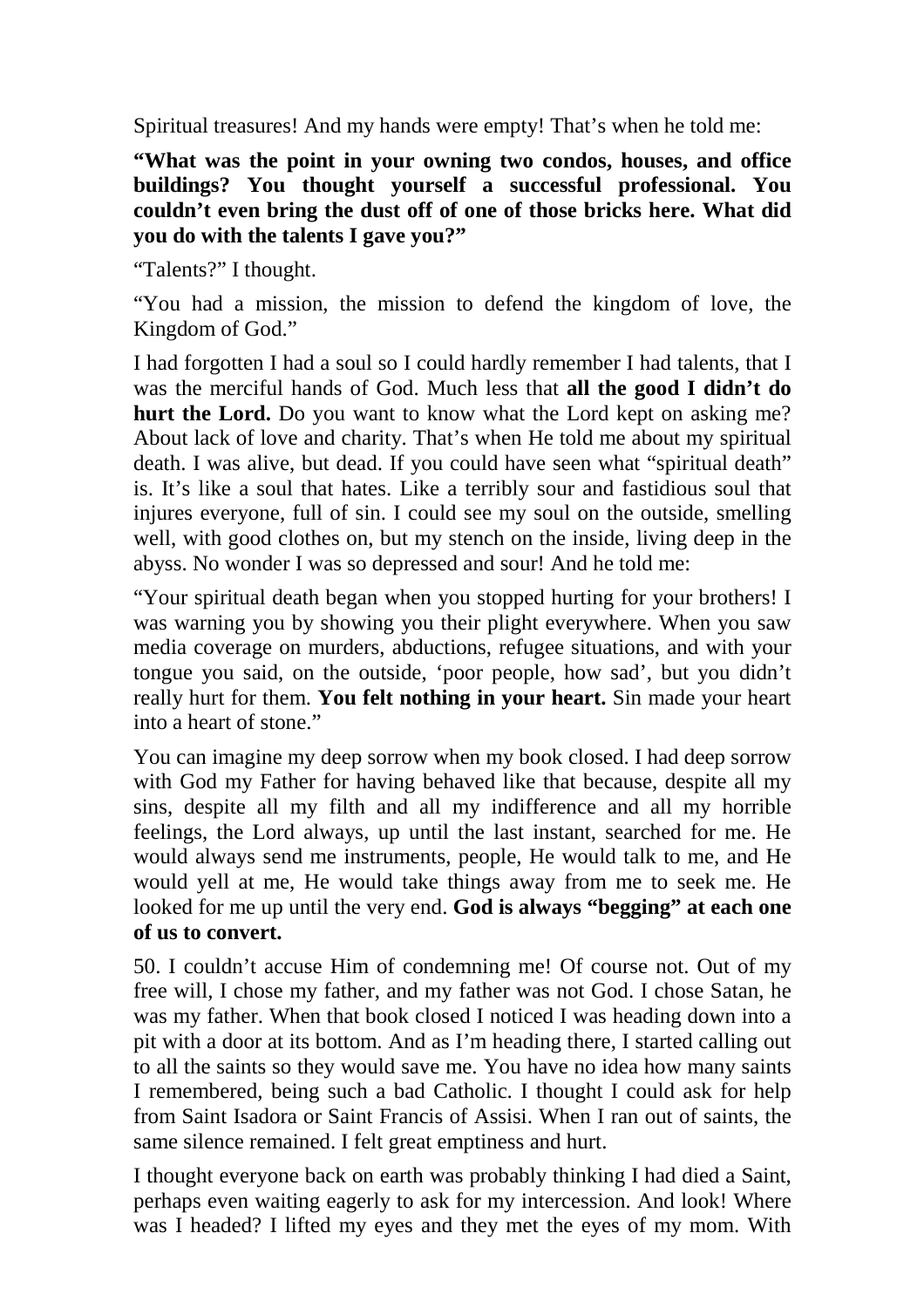intense pain I cried out to her "mommy, how ashamed I am! I was condemned, mommy! Where I'm going I'll never get to see you again! At that moment, they granted her a beautiful grace. She was still but her fingers moved and pointed upward. A couple of very painful scales fell from my eyes, that spiritual blindness. I saw a beautiful moment, when one of my patients told me:

"Doctor, you are very materialistic and some day you'll need this. When you find yourself in imminent danger, ask Jesus Christ to cover you with His Blood, because He will never abandon you. He paid the price of blood for you."

With that immense shame and pain I started to cry: "Jesus Christ, Lord, have compassion on me! Forgive me, Lord, give me a second chance! And that was the most beautiful moment. I have no words to describe that moment. He came and pulled me out of that pit. When He picked me up, all those creatures threw themselves on the ground. He picked me up and he pulled me onto that flat part and told me with all His love:

"You will go back, you will have a second chance (…)", but He told me it wasn't because of my family's prayer.

"It's normal for them to pray and cry out for you. It's because of the intercession of all those foreign to your body and blood who have cried, have prayed, and have raised their heart with immense love for you."

I began to see many little lights lighting up, as little flames of love. I saw the people who were praying for me. But there was a big flame, it was the one that gave out the most light. It was the one that gave out the most love. I tried to see who that person was. The Lord told me:

"That person you see right there loves you so much that he doesn't even know you."

He showed me how this man had seen an old newspaper clipping from the previous day. He was a poor peasant who lived in the foothills of the "Sierra Nevada de Santa Marta" (translator's note: in northeastern Colombia). That poor man went into town and bought some processed sugar cane. They wrapped it for him in an old newspaper from the previous day. My picture was there, all burned. When that man saw the news, without even reading it in full, he fell to the ground and started crying with the deepest love. And he said,

"Father, Lord, have compassion on my little sister. Lord, save her. Look, Lord, if you save my little sister, I promise you I will go on pilgrimage to the Shrine of Our Lord in Buga (translator's note: in southwestern Colombia), but please save her."

Imagine a very poor man, he wasn't complaining or cursing because he was hungry, but instead he had this capacity to love that he could offer to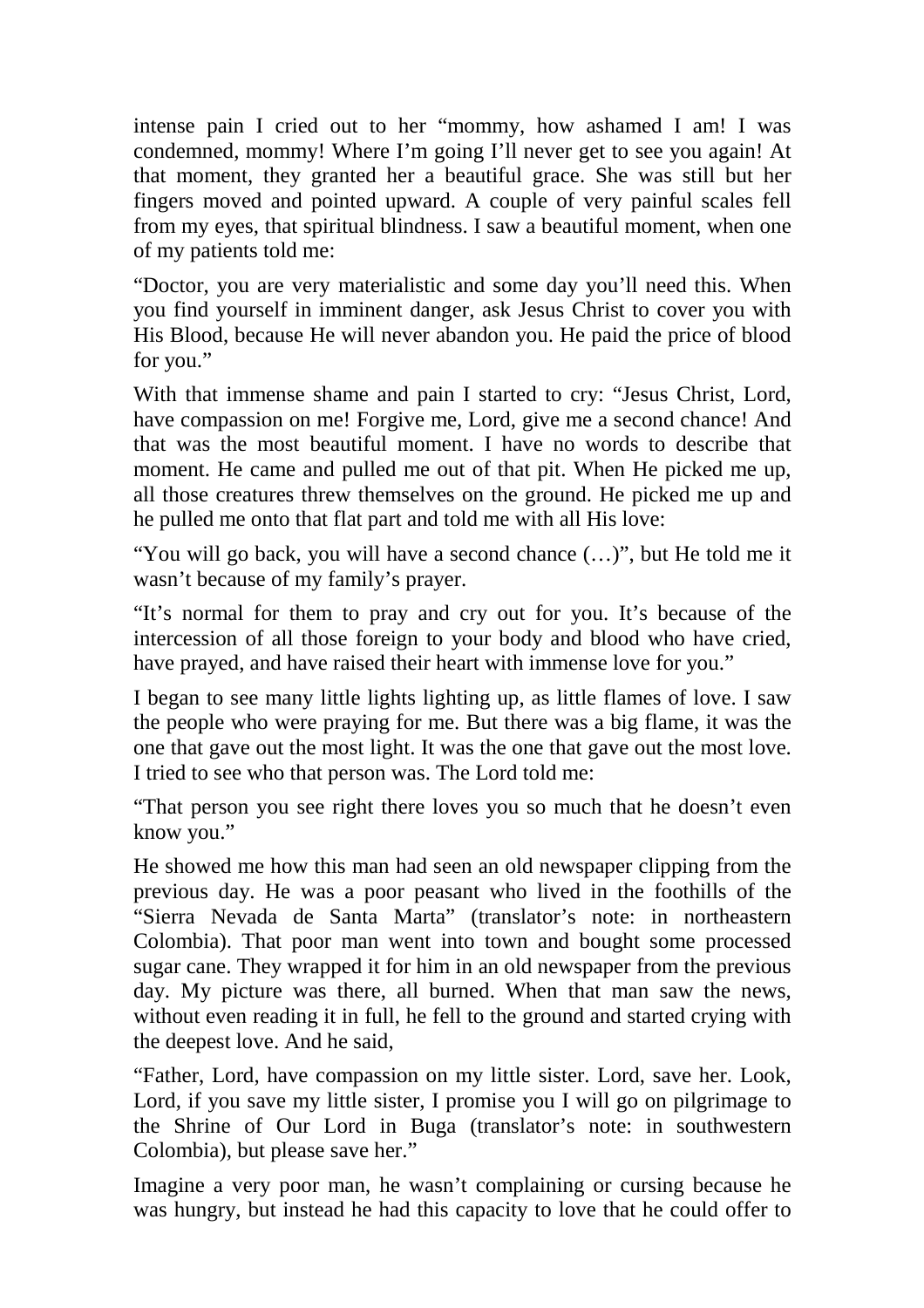cross an entire country for someone he didn't even know. And the Lord told me:

**51. "That is love for your fellowman"** (…) and then He told me: **"You will go back, but you won't repeat this 1000 times. You will repeat it 1000 times 1000. And woe of those who don't change their ways despite having heard you, because they will be judged much more severely, just like you will when you come back here again, even their anointed or their priests, or any of them, because the worst deafness is that of a man who refuses to hear."** 

And this, my brothers and sisters, is not a threat. The Lord doesn't need to threaten us. This is the second chance you have and that, thanks be to God, I lived through what I did. When each one of you gets his **Book of Life** opened in front of you, when each one of you dies, you will see that moment just as I saw it. **And we will see each other just as we are… the only difference being we will see our thoughts in the presence of God,** and the most beautiful part, with the Lord in front of each one of us, once again, "begging" us to convert and to become a new creation with Him, since we cannot do it without Him.

May the Lord bless each one of you abundantly. All glory be to our God! All glory be to our Lord Jesus Christ!

# ----------------------------------------------------------------------------------------- -----------------------------------------------------------------------------------------

#### **Comments by Richard Salbato**

**http://www.unitypublishing.com/Moral/gloriapolo.htm**

1. What we have here is a well-to-do Doctor of Dentistry in South America who was struck with lightening and twice had her heart stop. This we know for sure and that in time she survived and was miraculously cured. Her bishop has given her permission to tell her out of body, near death, experiences. Since I investigate claims of miracles and apparitions, you would think this is important to me. However, as far as I am concerned this can be a real out of body experience or just a dream but it does not matter, since the moral lessons learned here are so inspirational and perfectly matched to Catholic teaching that I cannot resisted sharing this with everyone I can. As for me, I believe it to be a true near judgment and a second chance given because of the prayers of someone who did not even know her.

2. Her nephew surely went straight to Heaven because of his devotion to the Infant Jesus.

3. Gloria had third degree burns not only on the skin but throughout the body even to the bones with no hope of living.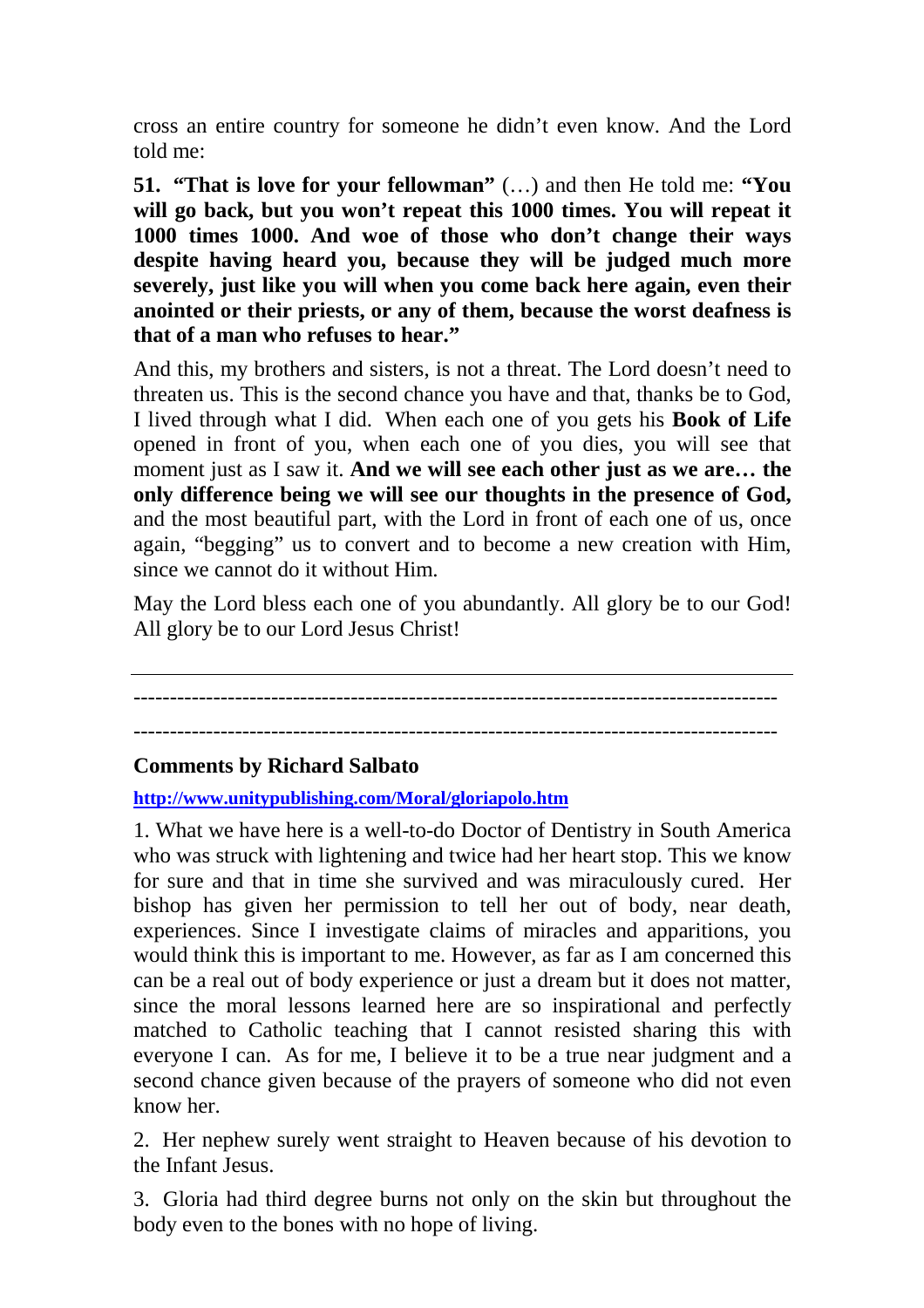4. Gloria's nephew died because of his love of the Infant Jesus but she was being killed because of Birth Control, using an insert birth-control device against God's laws. The lightening went straight to this copper devise and through her body.

5. Here Gloria is headed for what everyone of us will face at death, the Judgment before Christ. We will not actually go to Heaven to face our judgment but we will go to the gates of Heaven and if we end up in Hell we will know what we are missing because at judgment we will have some taste of Heaven and its love.

6. Now even before being judged she is judging herself and seeing what was really important, her children, who she neglected for success in the world.

7. Without any time passing she realized that her relatives, who had already died, were in fact in Heaven and could pray for her, relate and see her live on earth. This is just another proof that the Orthodox are wrong, who think no one goes to Heaven until the end of the world. It shows that Protestants are wrong, who think saints in Heaven cannot pray for us. It also proves that she was wrong in believing in Reincarnation.

8. At this moment she felt the great joy of being a pure spirit because she could be all places at the same time. She could hug her living daughter and even see her inner thoughts and at the same time not leave her steady clime towards judgment. As she climbed she was convicting herself because she saw things as they really are and not as she perceived them on earth.

9. At this moment she was able to look back at her body and those around it. Her trip towards judgment was stopped and she headed back to earth to come back to life. Many people have experienced this much of what we call near-death experiences including a good friend of mine in France. But some experience even more as you will see.

10. Now her soul entered back into her body from the head down and she started feeling all the pain that she did not feel when dead and without her body and soul being united.

11. At this moment seeing her body like a burned worm she realized that her real god was her vanity, even using her body to tempt others to sin. Now she saw how the body means nothing and that only the soul, the inside, matters.

12 Now she came out of her body again and saw the surgeons working on her body and she realized that she cared more for her body than for her soul. She remembered back when some priest said that there was no Hell, and that was the moment she started loosing her faith in the Church's teachings and even accepting Evolution as a way to replace God.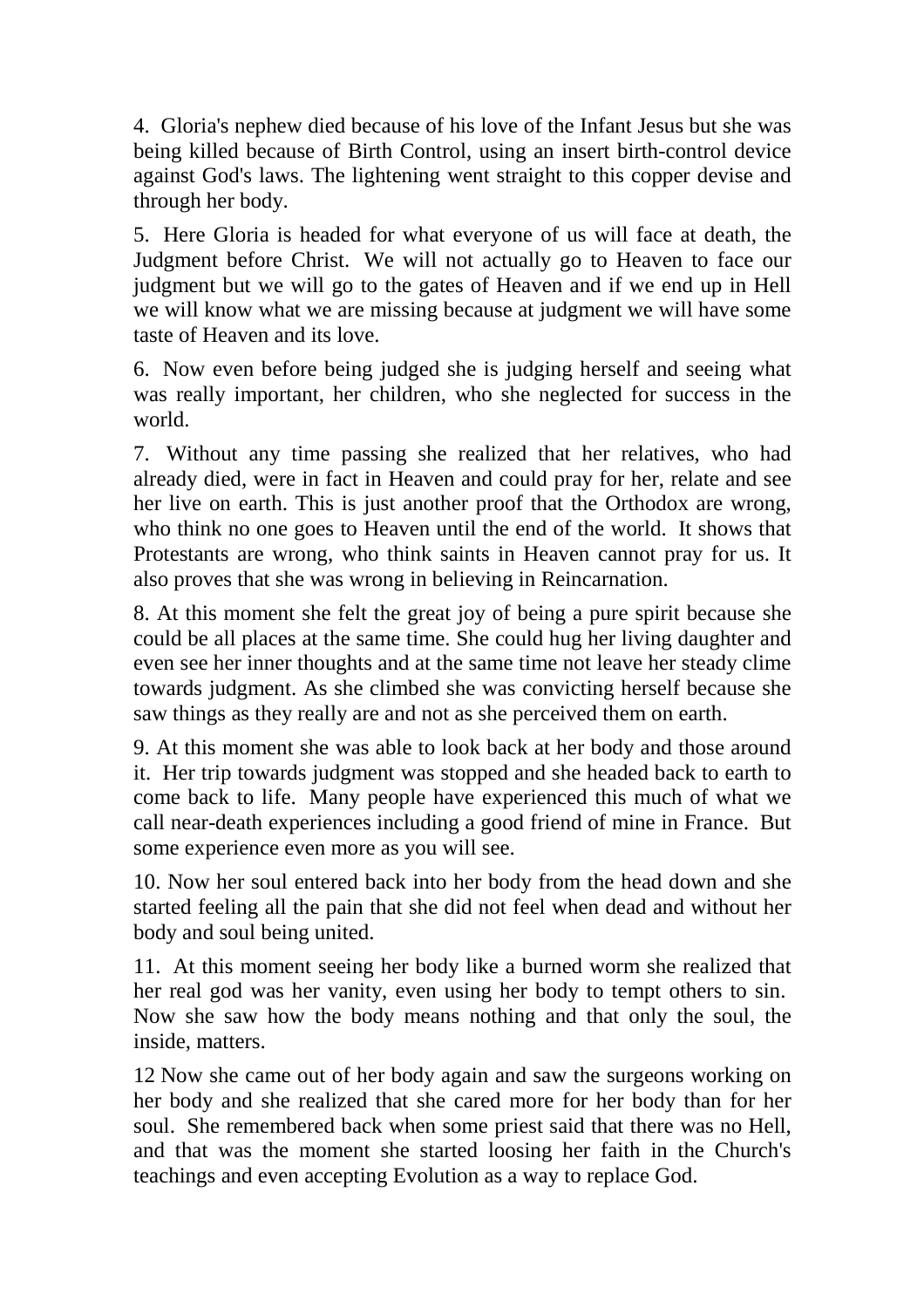13 At this moment she realized that she owed her soul to the demons and they were coming to claim it. She wanted to go back into her body even to suffer but could not.

14 Now she descended to the gates of Hell, where there is no love, hope or redemption.

15 She now saw the people in Hell and why they were there and mostly young people.

16 Now in desperation she tries to justify herself even claiming that she remained a Catholic even while an atheist.

17 A light came making her think that she might have hope of a second chance.

18 But in spite of her mother and father's prayers they could not save her. But Christ's voice came and asked her to prove that she was a Catholic because **being a Catholic means that you believe and act on God's laws.**

19 She tried to justify her life but Christ said, "No!" because she had not kept any of God's laws.

20 Christ showed her that she only prayed for money and her own image in the eyes of humans.

21 She realized that her god was money and image and she never even thanked God for what she had. She went to God only when she needed something but then never thanked God after.

22 She mixed her faith in the Catholic Church with Satanic and heretical beliefs creating the heresy of "Pluralism".

23 He shows her that she did not love God.

24 She sees clearly that she did not love her fellow man.

25 Christ shows her that she was not a good wife and mother.

26 She tried to claim that at least one commandment she kept - she did not kill anyone but He will show that this was one of her worst sins.

27 Now Christ shows her the most important thing even in doing good **the motive.**

28 She saw that even the good she did was self-serving and not for the good of others.

29 Christ accused her of loving money more than anything else.

30 In fact she did not even leave anything but debt for her children.

31 Christ showed her that she used God's name to lie to her mother and to others. **Second Commandment!** 

32 She even brought about the lightening strike on her by lying to her mother.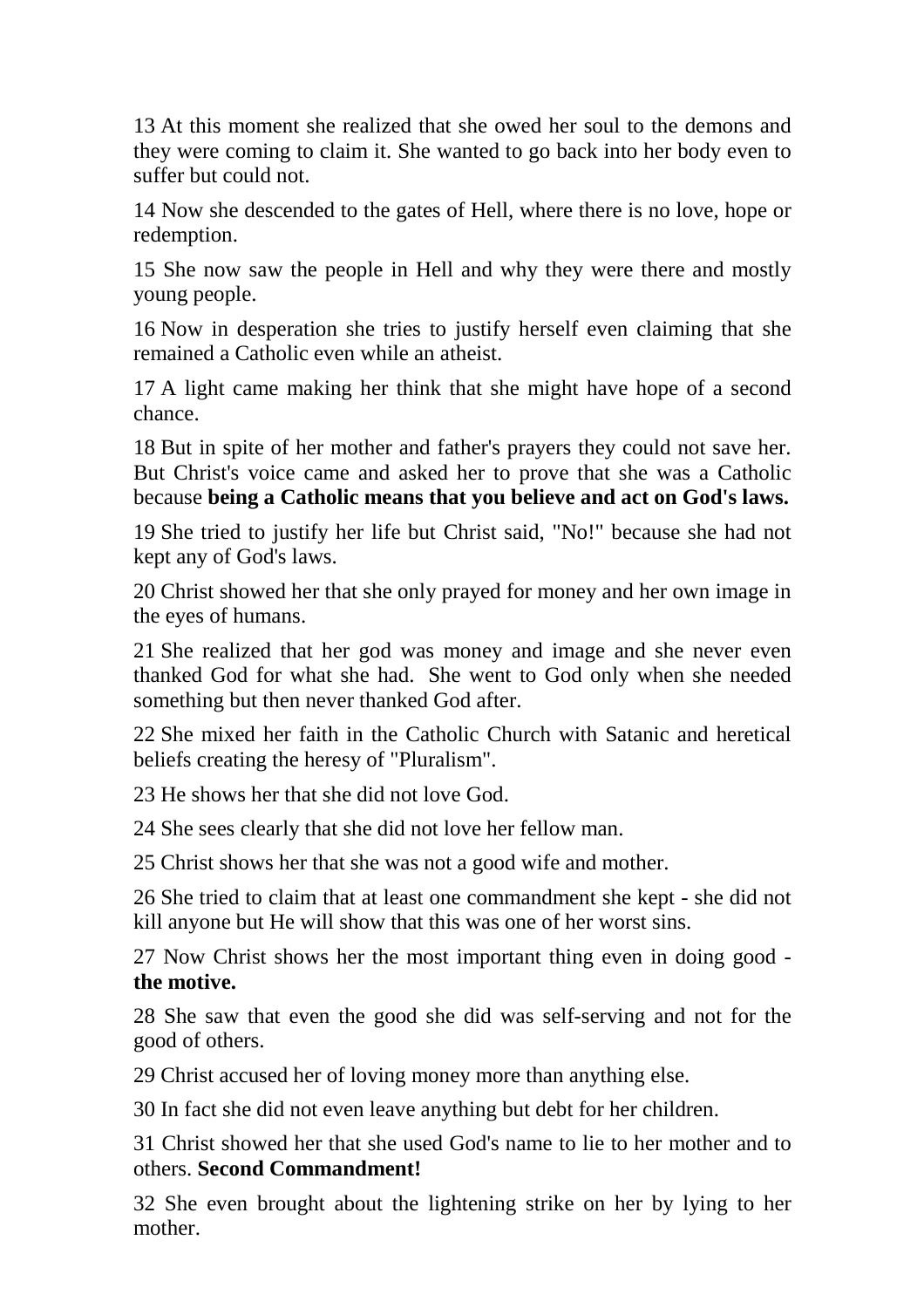33 Christ shows her how she violated the **Third Commandment**

34 Part of the **Third Commandment** is honoring the sacraments and Christ showed her that because of her justifying sin she did not make good confessions and went to Communion in the state of sin.

35 She saw that she even criticized priests and accused them of things she could not prove.

36 Christ reminded her that priests represent (stand in the place of) Christ and when we damage their reputation we damage the entire congregation. We are not talking here of priests who in their own words and actions harm souls (as in the case of the one who told her there is no Hell) because **when words and actions cause the lose of faith or morals we have an obligation to expose them.** However, even in the case of grave sin, when the action does not affect faith and morals of others, we would be sinning to expose the sin of a priest or anyone else.

37 Now Christ condemns her for violation of the **Forth Commandment,** honor your Father and Mother.

38 Gloria was right in confronting her father for being a womanizer but she over-compensated for this by cleaning to the woman's movement and instead of trying to help her father she condemned him. Her mother endured this and her pain and prayers even saved her husband. **A Vow of Marriage cannot be broken but there is never a vow to stay under the same roof with a husband or wife if life or morals are at stake,** but this woman even endured this to save her husband and her seven children.

39 Instead of trying to help her father see his sins, she over-compensated and promoted woman's lib including **abortion, cohabitation, and divorce.** On the other hand, her mother's love saved her father' soul.

40 Christ then convicted her of the Fifth Commandment, you shall not kill because she not only advocated abortion but she advised it to friends and relatives and even paid for it. She promoted murder and paid for it. Worse than this, she justified it in her mind and therefore did not confess it. Had she confessed it God would have wiped it out of the Book of Life and even the demons would not be able to remember it. **Confessed sins no longer exist.**

41 Now the Book of Life shows her how a soul enters at the moment of conception and how the millions of abortions give greater and greater power to Satan and his demons over the world. She could have escaped this condemnation but she justified her sins and did not confess them.

42 Christ condemned her on the **Sixth Commandment,** you shall not commit adultery, even though she never did. But what she did do was advocate it to others. But most of all the way she dressed she caused others to sin by her immoral dress and tight clothes. She gave out the poison even if she, herself, did not take it.